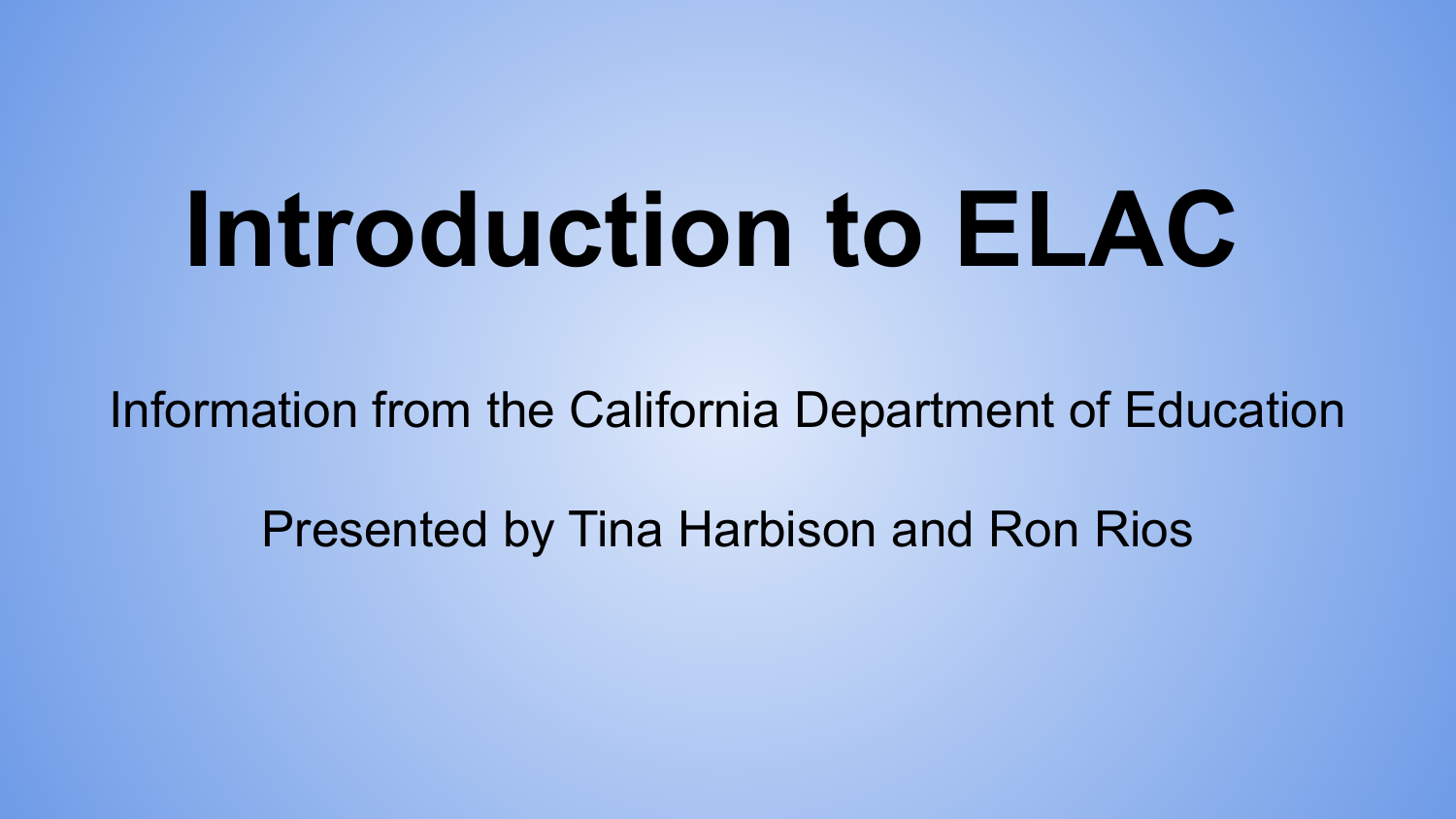## **What is an ELAC?**

**An ELAC is a school-level committee comprised of parents, staff, and community members designated to advise school officials on English learner programs and services.**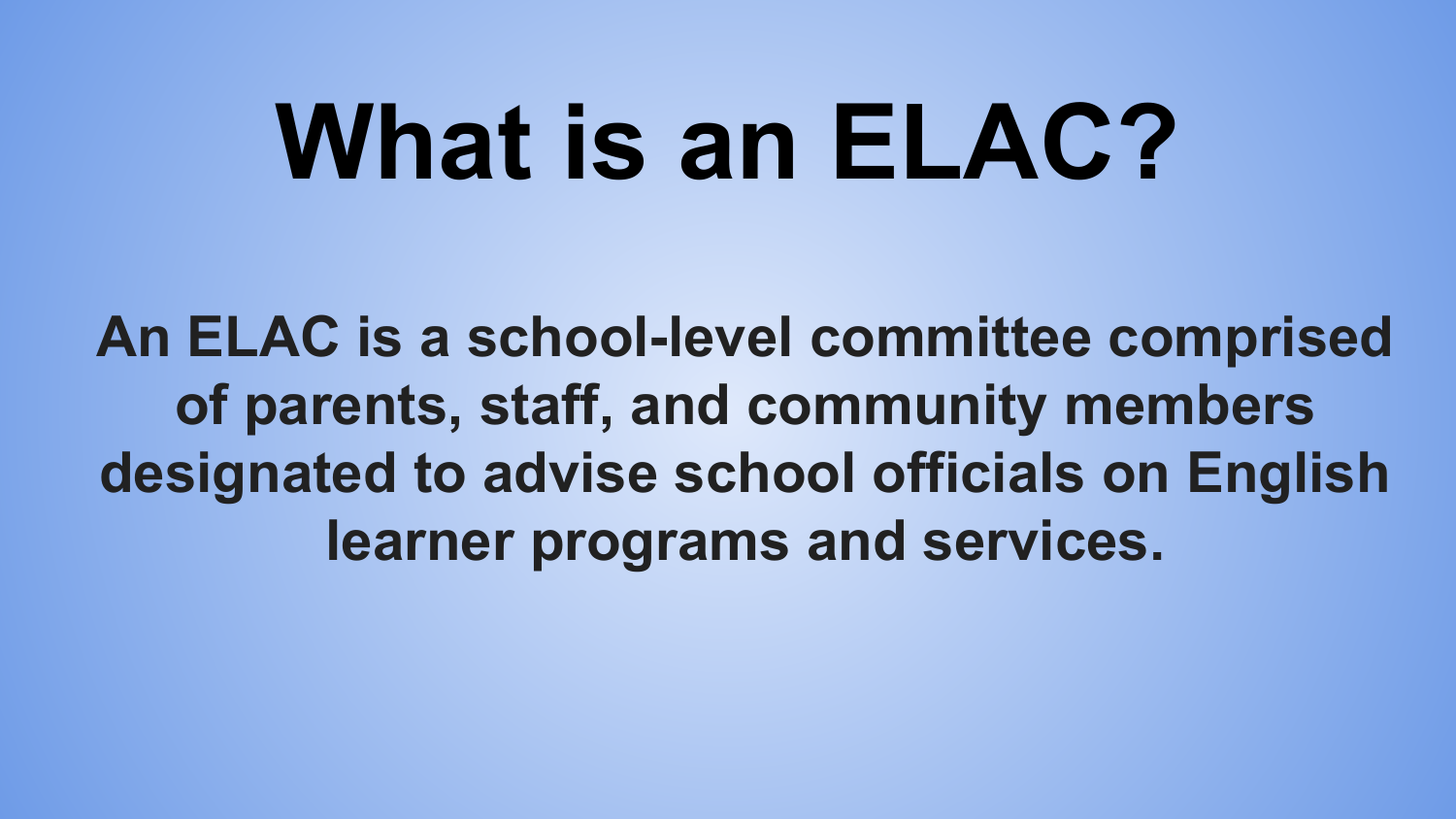## **Requirements**

**Each california public school with 21 or more English learners must form an English Learner Advisory Committee (ELAC).**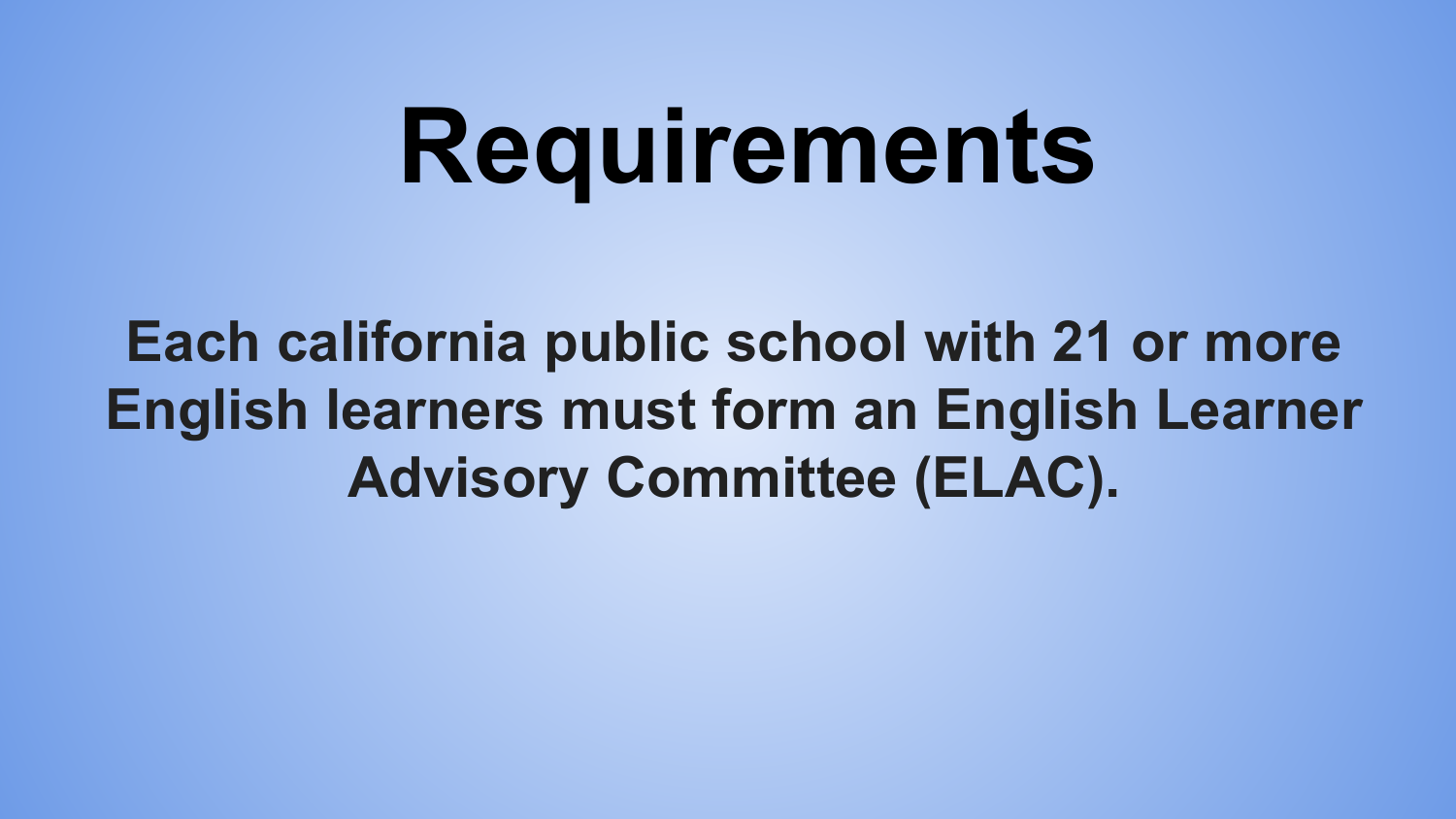## **Responsibilities**

- **● Advising the principal and staff in the development of a site plan for English learners and submitting the plan to the School Site Council for consideration of inclusion in the School Plan for Student Achievement.**
- **● Assisting in the development of the schoolwide needs assessment.**
- **● Ways to make parents aware of the importance of regular school attendance.**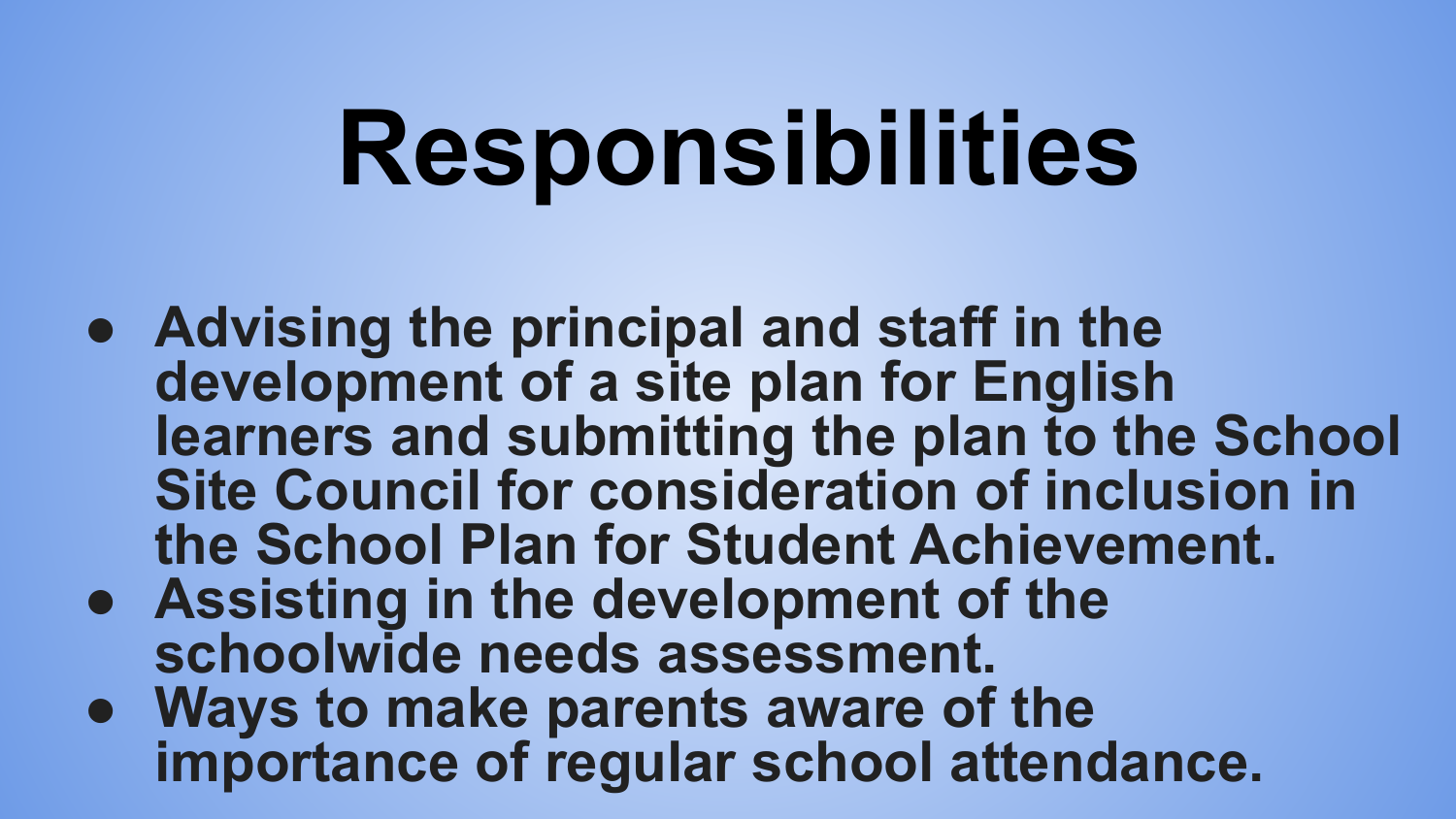# **Composition Requirements**

**Parents or guardians of English learners shall constitute at least the same percentage of the ELAC membership as their children represent of the student body.**

**34 current EL students 394 current students This rounds to 9%**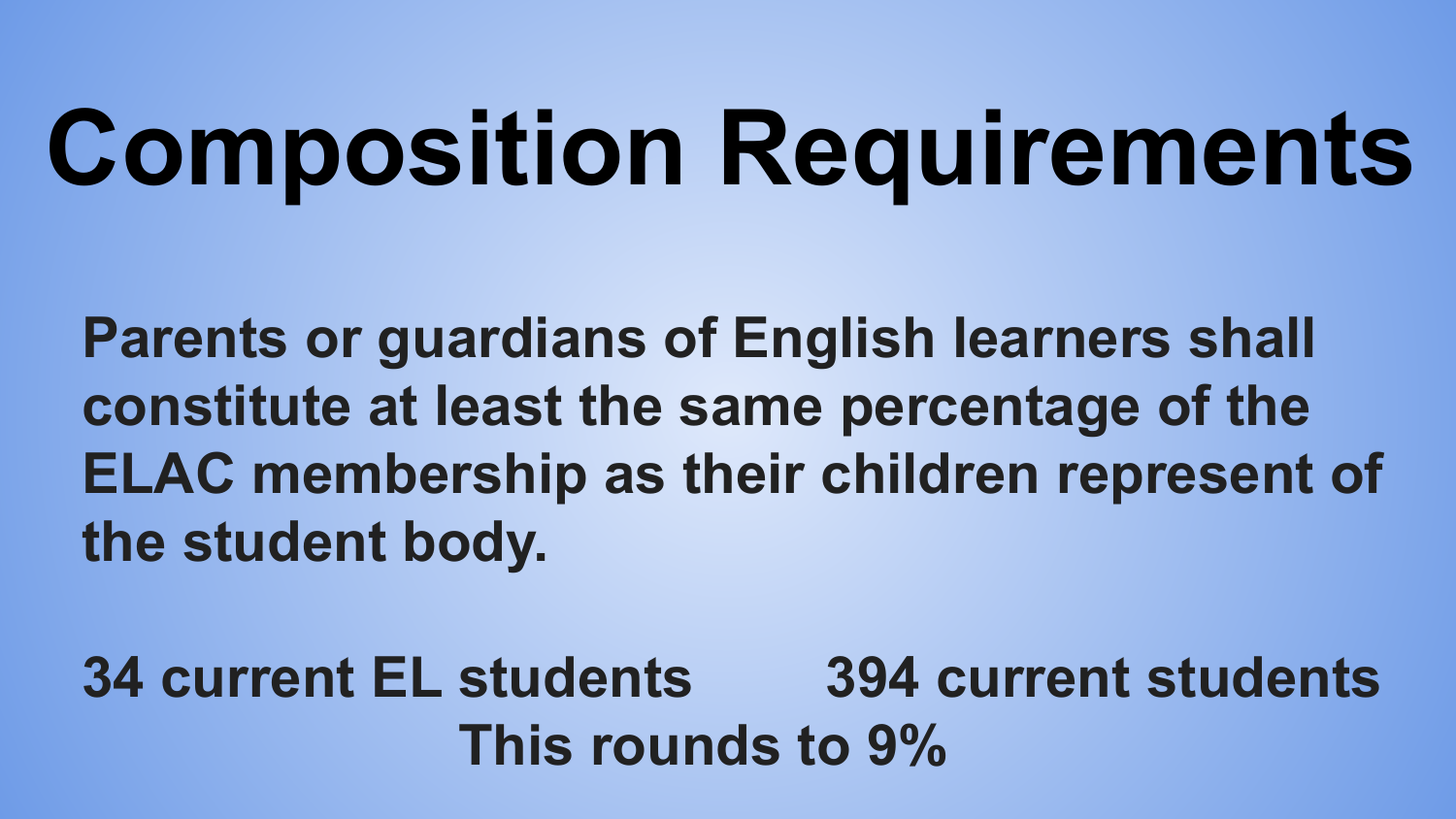#### **Elections**

**The parents or guardians of English learners shall elect the parent members of ELAC. Parent or guardians of English learners shall be provided the opportunity to vote in the election.**